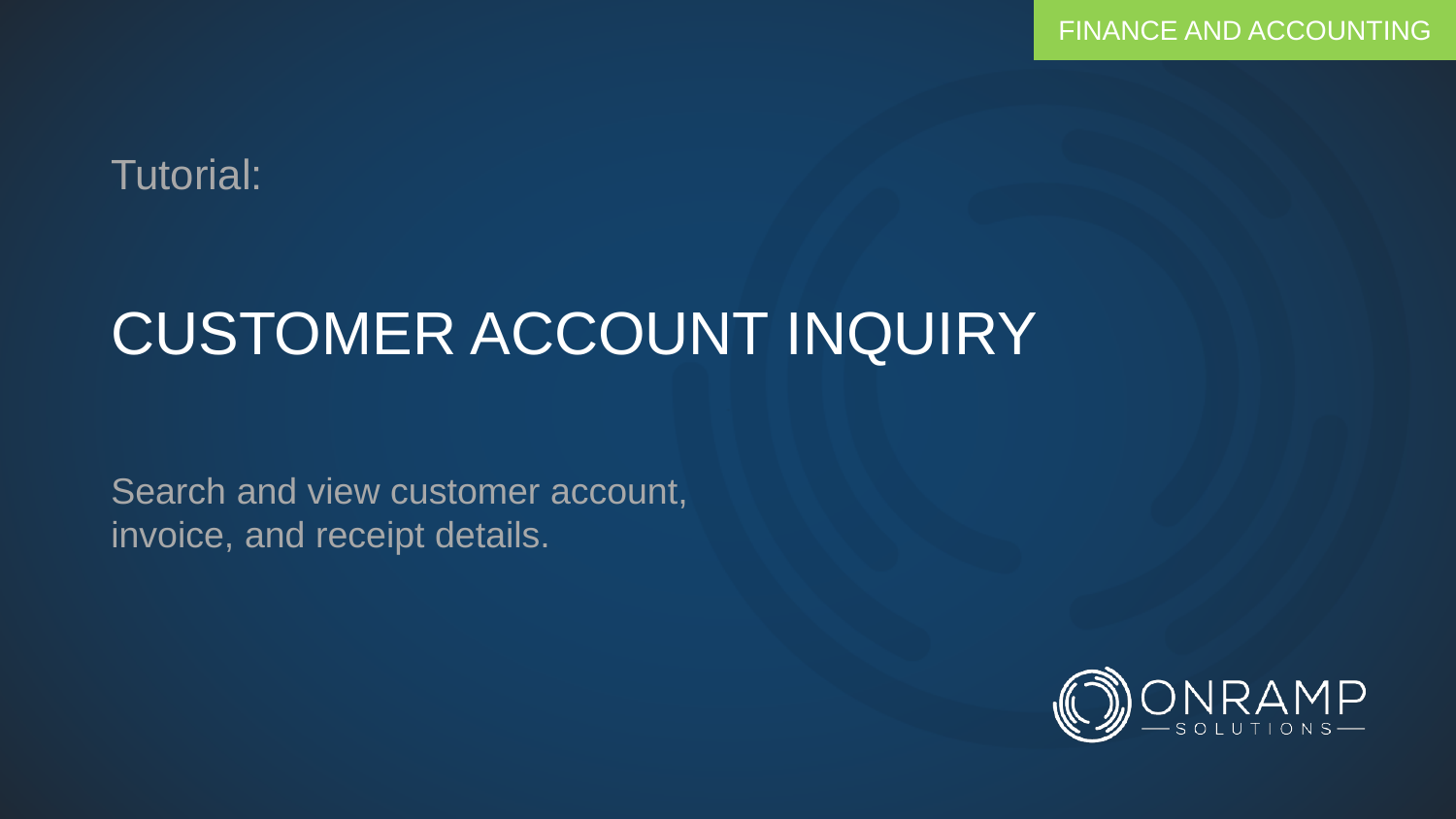### **Contents**

| Reviewing customer payment information | 3  |
|----------------------------------------|----|
| Selecting the customer for review      |    |
| Resending individual invoices          | 5  |
| Reviewing customer receipts            | ิค |

#### **Reviewing invoice and receipt information**

| Selecting an invoice for review |    |
|---------------------------------|----|
| The invoice details             | Q  |
| Applied receipt details         | 10 |

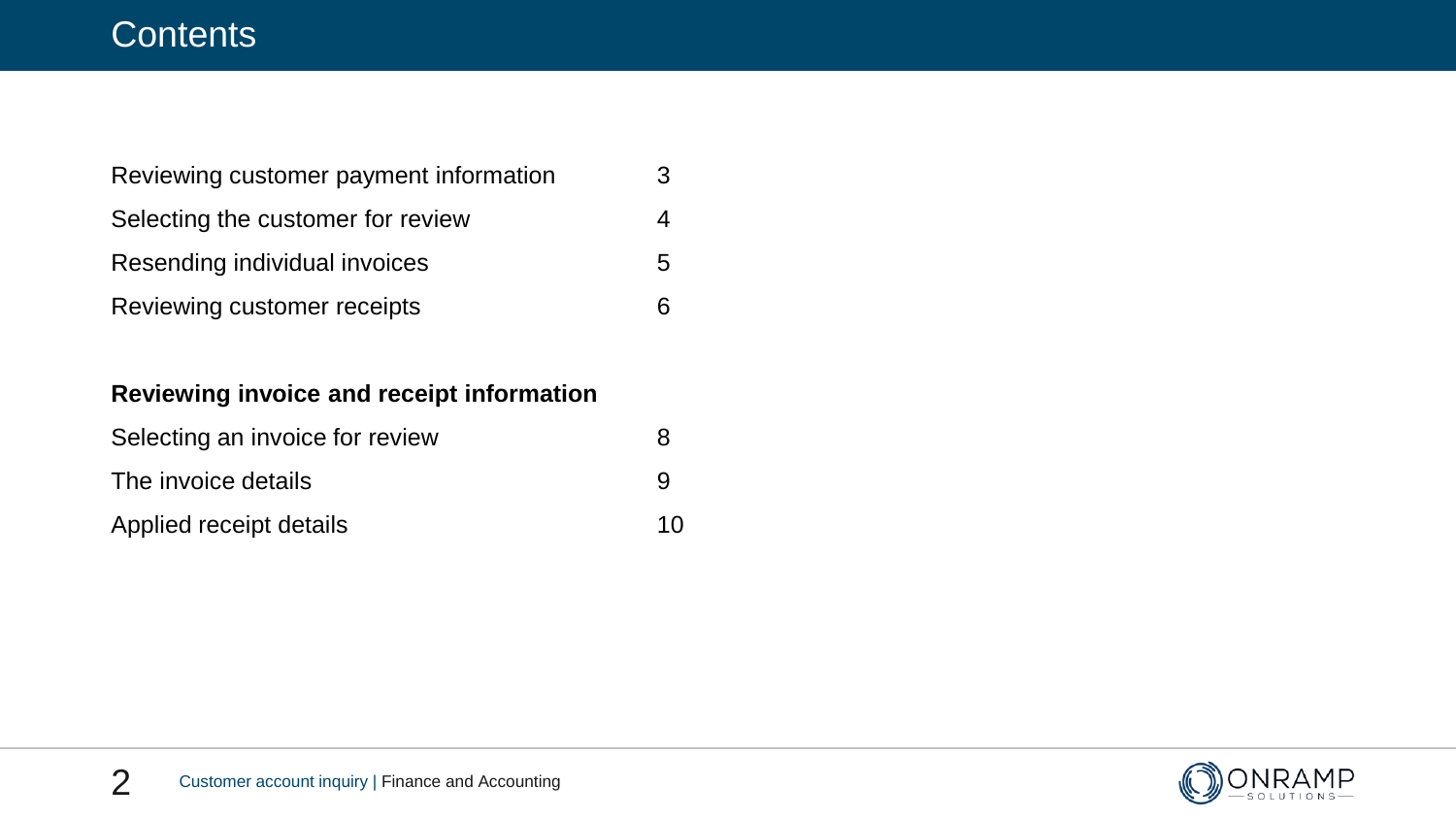In this tutorial we will demonstrate how to search and view customer account, invoice and receipt information using the following screens:

The **Customer Account Inquiry [S1278]** screen is used to view customer payment details, and resend email statements and/or invoices to customers.

The **Customer Invoice Inquiry [S1554]** screen is used to view customer invoice and receipt details.

The **Customer Receipt Inquiry [S1573]** screen is used to view customer receipt details.



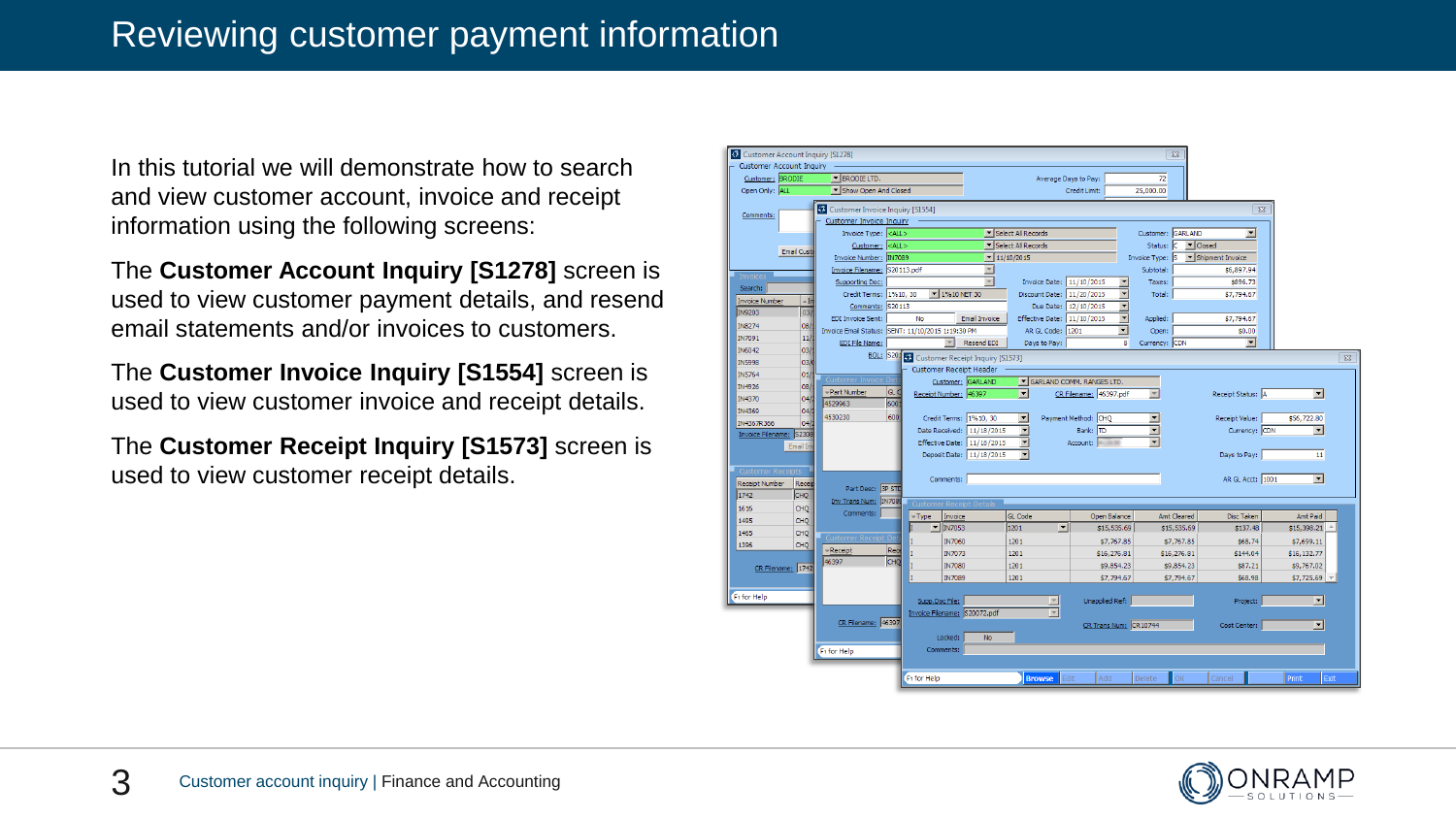The **Customer Account Inquiry [S1278]** screen provides users with a global overview of customer payment information including open or closed invoices and receipts.

Users can also directly email the customer a statement or invoices with the click of a single button.

- 1. Click the **Customer** drop down menu to select the customer. (*This action will populate all the frames with invoice and receipt information*)
- 2. Use the **Open Only** drop down menu to filter between Open and Closed invoices or just open invoices.
- 3. To email the customer a statement click on the **Email Customer Statement** button.

| Customer Account Inquiry |                           |                                      |                                    |                                          |           |                            |                       |               |                          |
|--------------------------|---------------------------|--------------------------------------|------------------------------------|------------------------------------------|-----------|----------------------------|-----------------------|---------------|--------------------------|
| Customer: BRODIE         |                           | • BRODIE LTD.                        |                                    |                                          |           | Average Days to Pay:       |                       |               | 72                       |
| Open Only: ALL           | $\overline{2}$            | Show Open And Closed                 |                                    |                                          |           |                            | Credit Limit:         |               | 25,000.00                |
|                          |                           |                                      |                                    |                                          |           | Sum of Open Balances:      |                       |               | \$3,986.92               |
| Comments:                |                           |                                      |                                    |                                          |           | <b>Unapplied Receipts:</b> |                       |               |                          |
|                          |                           |                                      |                                    |                                          |           |                            | Total Owing:          |               | \$3,986.92               |
|                          |                           |                                      |                                    |                                          |           |                            | Currency: CDN         |               | $\overline{\phantom{a}}$ |
| 3                        | Email Customer Statement  | Email Status:                        |                                    |                                          |           |                            |                       |               |                          |
|                          |                           |                                      |                                    |                                          |           |                            | Shipping Document     |               |                          |
| <b>Invoices</b>          |                           |                                      |                                    |                                          |           |                            |                       |               |                          |
| Search:                  |                           |                                      |                                    |                                          |           |                            |                       |               |                          |
| <b>Invoice Number</b>    | - Invoice Date            | <b>Discount Date</b>                 | Due Date                           | <b>Invoice Total</b>                     |           | Open Balance               | <b>EDI</b> Sent       | <b>Status</b> |                          |
| <b>IN9203</b>            | 03/16/2017                | $04/25/2017$ $\blacktriangleright$   | $04/25/2017$ $\blacktriangledown$  | \$3,986.92                               |           | \$3,986.92                 |                       | lo            | $\blacktriangledown$     |
| <b>IN8274</b>            | 08/16/2016                | 09/25/2016                           | 09/25/2016                         | \$3,975.57                               |           | \$0.00                     |                       | Ċ             |                          |
| IN7091                   | 11/10/2015                | 12/10/2015                           | 12/10/2015                         | \$7,979.53                               |           | \$0.00                     |                       | Ċ             |                          |
| IN6042                   | 03/12/2015                | 04/11/2015                           | 04/11/2015                         | \$10,268.32                              |           | \$0.00                     |                       | Ċ             |                          |
| <b>IN5998</b>            | 03/04/2015                | 04/03/2015                           | 04/03/2015                         | \$10,262.64                              |           | \$0.00                     |                       | Ċ             |                          |
| <b>IN5764</b>            | 01/14/2015                | 02/13/2015                           | 02/13/2015                         | \$8,553.15                               |           | \$0.00                     |                       | Ċ             |                          |
| IN4926                   | 08/13/2014                | 09/12/2014                           | 09/12/2014                         | \$8,553.15                               |           | \$0.00                     |                       | Ċ             |                          |
| IN4370                   | 04/25/2014                | 05/25/2014                           | 05/25/2014                         | \$7,985.21                               |           | \$0.00                     |                       | Ċ             |                          |
| IN4369                   | 04/25/2014                | 05/25/2014                           | 05/25/2014                         | \$9,126.76                               |           | \$0.00                     |                       | Ċ             |                          |
| IN4367R366               | 04/25/2014                | 05/25/2014                           | 05/25/2014                         | $-59,126.76$                             |           | \$0.00                     |                       | Ċ             |                          |
| Invoice Filename:        | S23089.pdf                |                                      | Last Receipt:                      |                                          | CR Count: | $\bullet$                  | Days to Pay:          |               | ٥                        |
|                          | Email Invoice to Customer |                                      |                                    | Email Status: SENT: 3/16/2017 1:39:31 PM |           |                            |                       |               |                          |
|                          |                           |                                      |                                    |                                          |           |                            |                       |               |                          |
| <b>Customer Receipts</b> |                           |                                      |                                    |                                          |           |                            |                       |               |                          |
| <b>Receipt Number</b>    | Receipt Type              | -Date Recei                          | <b>Effective Date</b>              | <b>Receipt Value</b>                     |           | Discount Taken             | Amount Cleared Status |               |                          |
| 1742                     | Існо                      | $\mathbf{v}$ 10/28/2016 $\mathbf{v}$ | $10/28/2016$ $\blacktriangleright$ | \$3,975.57                               |           | \$0.00                     | \$3,975.57 A          |               | $\blacktriangledown$     |
| 1616                     | CHO                       | 02/03/2016                           | 02/03/2016                         | \$7,979.53                               |           | \$0.00                     | \$7,979.53 A          |               |                          |
| 1495                     | CHO                       | 05/28/2015                           | 05/28/2015                         | \$20,530.96                              |           | \$0.00                     | \$20,530.96 A         |               |                          |
| 1465                     | CHO                       | 03/13/2015                           | 03/13/2015                         | \$8,553.15                               |           | \$0.00                     | $$8,553,15$ A         |               |                          |
| 1396                     | CHO                       | 10/17/2014                           | 10/17/2014                         | \$8,553.15                               |           | \$0.00                     | $$8,553,15$ A         |               |                          |
| CR Filename: 1742.pdf    |                           |                                      |                                    |                                          |           |                            |                       |               |                          |
|                          |                           | $\vert \nabla \vert$                 | Days to Pay:                       | 73                                       |           |                            |                       |               |                          |

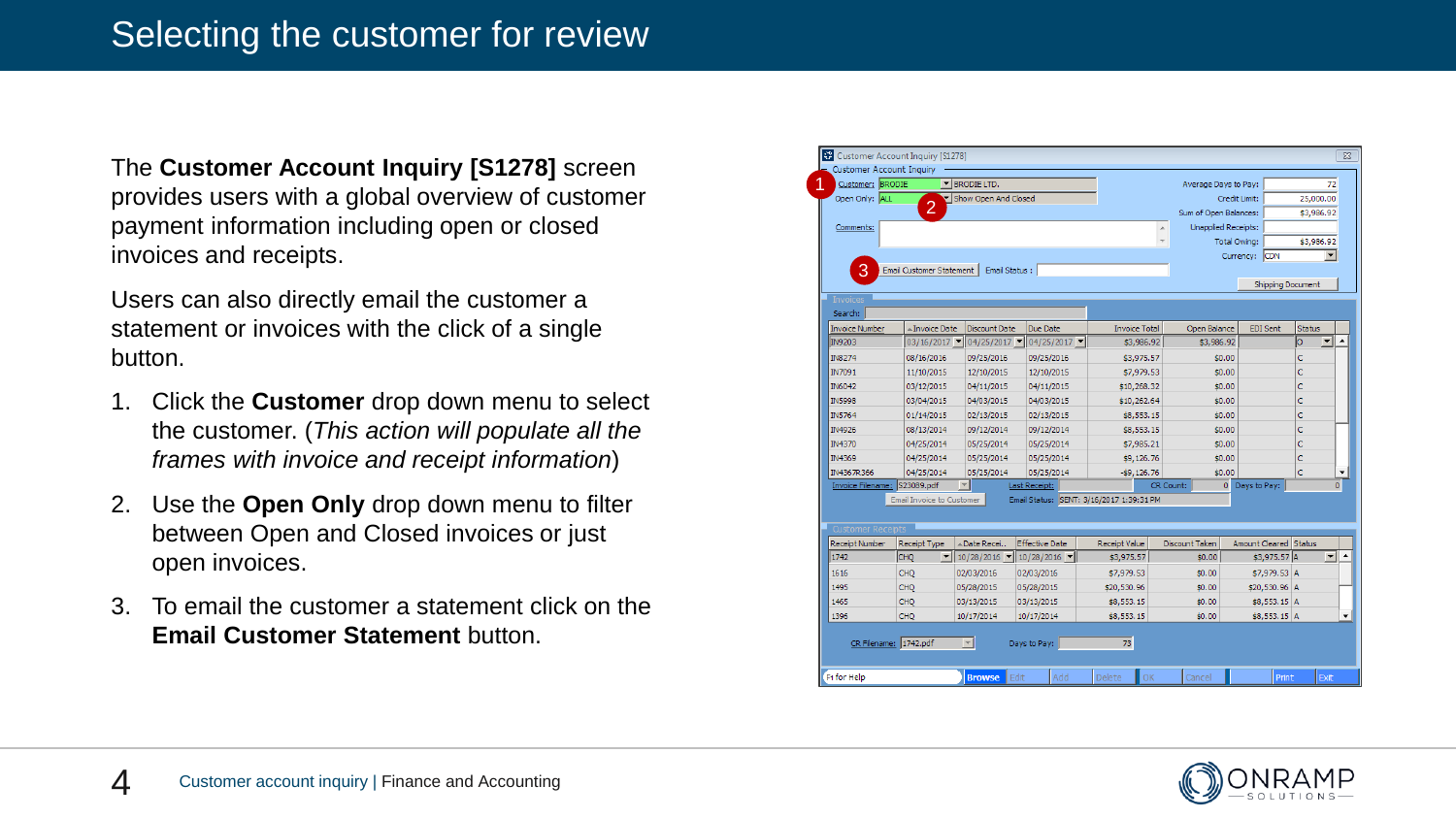If a customer makes a request for a specific invoice to be resent the user can select the invoice and send it directly from the screen.

- 1. Select the invoice for resending
- 2. Prior to sending check the invoice by double clicking the underlined **Invoice Filename** field.
- 3. Click on the **Email Invoice to Customer** button.
- 4. To review the **Last Receipt** associated with the invoice, double click within the field.

**Note:** When the email has been resent the time stamp will be show in the **Email Status** field.

| Customer Account Inquiry [S1278]<br><b>Customer Account Inquiry</b> |                             |                                          |                              |                                           |                            |                          |                           |
|---------------------------------------------------------------------|-----------------------------|------------------------------------------|------------------------------|-------------------------------------------|----------------------------|--------------------------|---------------------------|
| Customer: BRODIE                                                    |                             | $\blacktriangleright$ <b>BRODIE LTD.</b> |                              |                                           | Average Days to Pay:       |                          | 72                        |
| Open Only: ALL                                                      |                             | Show Open And Closed                     |                              |                                           |                            | Credit Limit:            | 25,000.00                 |
|                                                                     |                             |                                          |                              |                                           | Sum of Open Balances:      |                          | \$3,986.92                |
|                                                                     |                             |                                          |                              |                                           | <b>Unapplied Receipts:</b> |                          |                           |
| Comments:                                                           |                             |                                          |                              |                                           | À                          |                          | \$3,986.92                |
|                                                                     |                             |                                          |                              |                                           |                            | Total Owing:             |                           |
|                                                                     |                             |                                          |                              |                                           |                            | Currency: CDN            | ◾                         |
|                                                                     | Email Customer Statement    | Email Status:                            |                              |                                           |                            |                          |                           |
|                                                                     |                             |                                          |                              |                                           |                            | <b>Shipping Document</b> |                           |
| <b>Invoices</b>                                                     |                             |                                          |                              |                                           |                            |                          |                           |
| Search:                                                             |                             |                                          |                              |                                           |                            |                          |                           |
| <b>Invoice Number</b>                                               | - Invoice Date              | Discount Date                            | Due Date                     | <b>Invoice Total</b>                      | Open Balance               | EDI Sent                 | Status                    |
| <b>IN9203</b>                                                       | 03/16/2017                  | 04/25/2017                               | 04/25/2017                   | \$3,986.92                                | \$3,986.92                 |                          | $\circ$                   |
| <b>IN8274</b>                                                       | 08/16/2016                  | 09/25/2016                               | 09/25/2016                   | \$3,975.57                                | \$0.00                     |                          | с                         |
| IN7091                                                              | $11/10/2015$ $\blacksquare$ | $12/10/2015$ $\triangledown$             | $12/10/2015$ $\triangledown$ | \$7,979.53                                | \$0.00                     |                          | c<br>$\blacktriangledown$ |
| IN6042                                                              | 03/12/2015                  | 04/11/2015                               | 04/11/2015                   | \$10,268.32                               | \$0.00                     |                          | Ċ                         |
| <b>IN5998</b>                                                       | 03/04/2015                  | 04/03/2015                               | 04/03/2015                   | \$10,262.64                               | \$0.00                     |                          | Ċ                         |
| <b>IN5764</b>                                                       | 01/14/2015                  | 02/13/2015                               | 02/13/2015                   | \$8,553.15                                | \$0.00                     |                          | c                         |
| IN4926                                                              | 08/13/2014                  | 09/12/2014                               | 09/12/2014                   | \$8,553.15                                | \$0.00                     |                          | c                         |
| IN4370                                                              | 04/25/2014                  | 05/25/2014                               | 05/25/2014                   | \$7,985.21                                | \$0.00                     |                          | Ċ                         |
| <b>IN4369</b>                                                       | 04/25/2014                  | 05/25/2014                               | 05/25/2014                   | \$9,126.76                                | \$0.00                     |                          | Ċ                         |
| IN4367R366                                                          | 04/25/2014                  | 05/25/2014                               | 05/25/2014                   | $-59, 126, 76$<br>Δ                       | \$0.00                     |                          | c                         |
| Invoice Filename:                                                   | S20115.pdf                  |                                          | Last Receipt: 1616           |                                           | CR Count:                  | 1 Days to Pay:           | 85                        |
|                                                                     | Email Invoice to Custome    | З                                        |                              | Email Status: SENT: 11/10/2015 2:03:48 PM |                            |                          |                           |
| <b>Customer Receipts</b>                                            |                             |                                          |                              |                                           |                            |                          |                           |
| <b>Receipt Number</b>                                               | <b>Receipt Type</b>         | -Date Recei                              | <b>Effective Date</b>        | Receipt Value                             | <b>Discount Taken</b>      | Amount Cleared Status    |                           |
| 1742                                                                | <b>CHO</b>                  | $\mathbf{10}/28/2016$ $\mathbf{7}$       | $10/28/2016$ $\triangledown$ | \$3,975.57                                | \$0.00                     | \$3,975.57 A             | $\overline{\phantom{a}}$  |
| 1616                                                                | CHO                         | 02/03/2016                               | 02/03/2016                   | \$7,979.53                                | \$0.00                     | \$7,979.53 A             |                           |
| 1495                                                                | CHO                         | 05/28/2015                               | 05/28/2015                   | \$20,530.96                               | \$0.00                     | \$20,530.96 A            |                           |
| 1465                                                                | CHO                         | 03/13/2015                               | 03/13/2015                   | \$8,553.15                                | \$0.00                     | \$8,553.15 A             |                           |
| 1396                                                                | <b>CHQ</b>                  | 10/17/2014                               | 10/17/2014                   | \$8,553.15                                | \$0.00                     | \$8,553.15 A             |                           |
| CR Filename: 1742.pdf                                               |                             | $\overline{\phantom{a}}$                 | Days to Pay:                 | 73                                        |                            |                          |                           |
| F1 for Help                                                         |                             | <b>Browse</b><br>Edit                    | Add                          | OK<br>Delete                              | Cancel                     | Print                    | Exit                      |

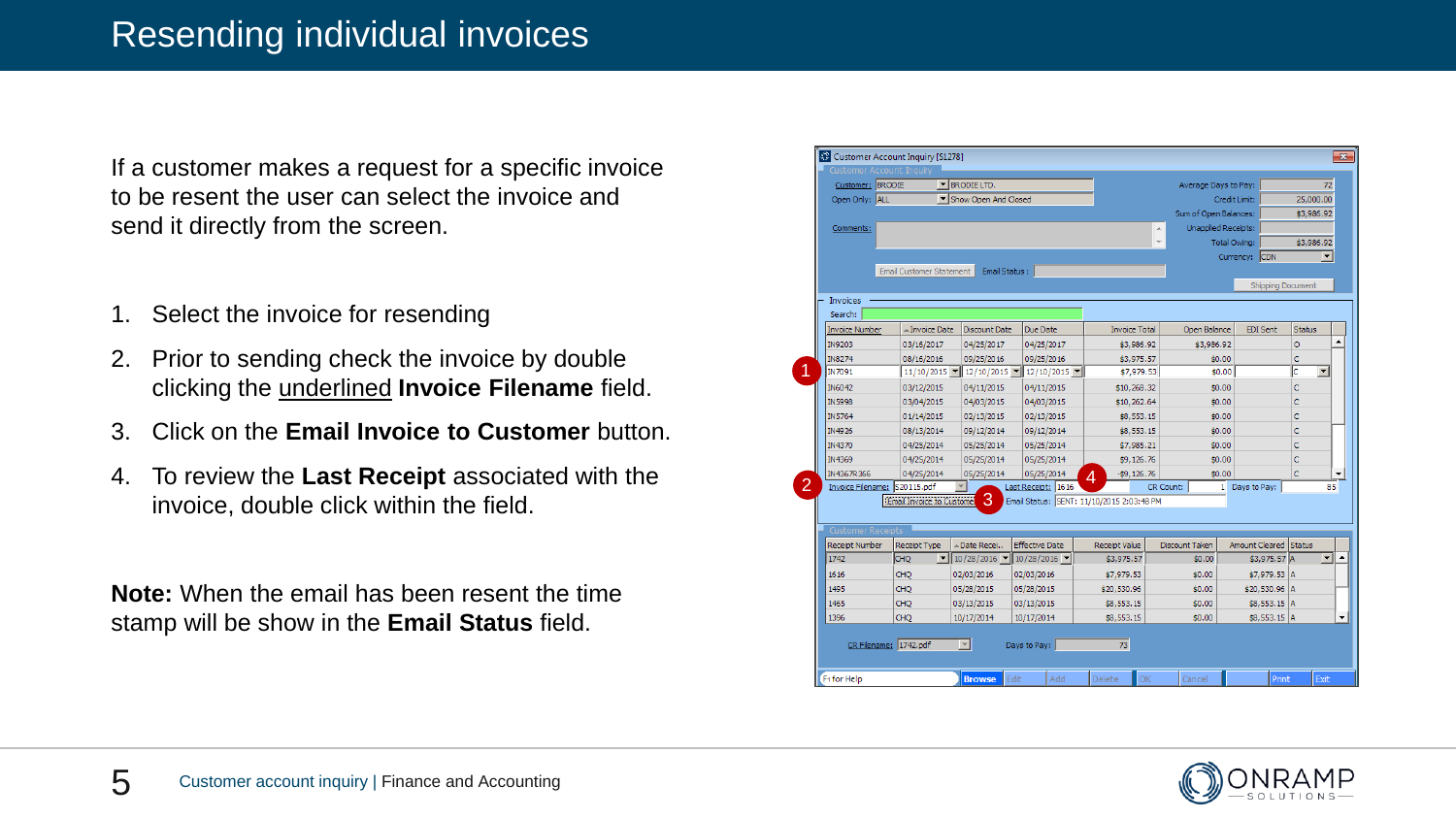The **Customer Receipts** frame provides a list of all the applied or unapplied receipts sent by the selected customer.

- 1. To change the view of the list in ascending or descending chronological order click on the small grey triangle located in the **Date Received** column.
- 2. To review the **Customer Receipt** PDF double click in the field.

| Customer Account Inquiry [S1278] |                                   |                                    |                                                       |                                           |                |                                |                                  | $\Sigma$                                 |  |
|----------------------------------|-----------------------------------|------------------------------------|-------------------------------------------------------|-------------------------------------------|----------------|--------------------------------|----------------------------------|------------------------------------------|--|
| Customer Account Inquiry         |                                   |                                    |                                                       |                                           |                |                                |                                  |                                          |  |
| Customer: BRODIE                 |                                   | $\blacktriangleright$ BRODIE LTD.  |                                                       |                                           |                | Average Days to Pay:           |                                  | 72                                       |  |
| Open Only: ALL                   |                                   | Show Open And Closed               |                                                       |                                           | Credit Limit:  |                                |                                  |                                          |  |
|                                  |                                   |                                    |                                                       |                                           |                | Sum of Open Balances:          | \$3,986.92                       |                                          |  |
| Comments:                        |                                   |                                    |                                                       |                                           | A.             | <b>Unapplied Receipts:</b>     |                                  |                                          |  |
|                                  |                                   |                                    |                                                       |                                           |                | <b>Total Owing:</b>            | \$3,986.92                       |                                          |  |
|                                  |                                   |                                    |                                                       |                                           |                | Currency: CDN                  |                                  | ▼                                        |  |
|                                  | Email Customer Statement          | Email Status:                      |                                                       |                                           |                |                                |                                  |                                          |  |
|                                  |                                   |                                    |                                                       |                                           |                |                                | <b>Shipping Document</b>         |                                          |  |
| <b>Invoices</b>                  |                                   |                                    |                                                       |                                           |                |                                |                                  |                                          |  |
| Search:                          |                                   |                                    |                                                       |                                           |                |                                |                                  |                                          |  |
| <b>Invoice Number</b>            | - Invoice Date                    | <b>Discount Date</b>               | Due Date                                              | <b>Invoice Total</b>                      | Open Balance   |                                | <b>EDI Sent</b><br><b>Status</b> |                                          |  |
| <b>IN9203</b>                    | 03/16/2017                        | 04/25/2017                         | 04/25/2017                                            | \$3,986.92                                | \$3,986.92     |                                | ö                                | ▲                                        |  |
| <b>IN8274</b>                    | 08/16/2016                        | 09/25/2016                         | 09/25/2016                                            | \$3,975.57                                |                | \$0.00                         | c                                |                                          |  |
| <b>IN7091</b>                    | $11/10/2015$ $\blacktriangledown$ |                                    | $12/10/2015$ $\blacksquare$ 12/10/2015 $\blacksquare$ | \$7,979.53                                |                | \$0.00                         | c                                | $\blacktriangledown$                     |  |
| <b>IN6042</b>                    | 03/12/2015                        | 04/11/2015                         | 04/11/2015                                            | \$10,268.32                               |                | \$0.00                         | Ċ                                |                                          |  |
| <b>IN5998</b>                    | 03/04/2015                        | 04/03/2015                         | 04/03/2015                                            | \$10,262.64                               |                | \$0.00                         | Ċ                                |                                          |  |
| <b>IN5764</b>                    | 01/14/2015                        | 02/13/2015                         | 02/13/2015                                            | \$8,553.15                                |                | \$0.00                         | c                                |                                          |  |
| IN4926                           | 08/13/2014                        | 09/12/2014                         | 09/12/2014                                            | \$8,553.15                                |                | \$0.00                         | Ċ                                |                                          |  |
| IN4370                           | 04/25/2014                        | 05/25/2014                         | 05/25/2014                                            | \$7,985.21                                |                | \$0.00                         | Ċ                                |                                          |  |
| IN4369                           | 04/25/2014                        | 05/25/2014                         | 05/25/2014                                            | \$9,126.76                                |                | \$0.00                         | c                                |                                          |  |
| IN4367R366                       | 04/25/2014                        | 05/25/2014                         | 05/25/2014                                            | $-59.126.76$                              |                | \$0.00                         | Ċ                                |                                          |  |
| <b>Invoice Filename:</b>         | S20115.pdf                        | $\overline{\mathbf{v}}$            | Last Receipt: 1616                                    |                                           | CR Count:      | Days to Pay:<br>1 <sup>1</sup> |                                  | 85                                       |  |
|                                  | Email Invoice to Customer         |                                    |                                                       | Email Status: SENT: 11/10/2015 2:03:48 PM |                |                                |                                  |                                          |  |
|                                  |                                   | 1                                  |                                                       |                                           |                |                                |                                  |                                          |  |
| <b>Customer Receipts</b>         |                                   |                                    |                                                       |                                           |                |                                |                                  |                                          |  |
| <b>Receipt Number</b>            | Receipt Type                      | -Date Recei                        | <b>Effective Date</b>                                 | Receipt Value                             | Discount Taken |                                | Amount Cleared Status            |                                          |  |
| 1742                             | CHO<br>▾∥                         | $10/28/2016$ $\blacktriangleright$ | $10/28/2016$ $\blacksquare$                           | \$3,975.57                                | \$0.00         |                                | \$3,975.57 A                     | $\blacktriangle$<br>$\blacktriangledown$ |  |
| 1616                             | CHO                               | 02/03/2016                         | 02/03/2016                                            | \$7,979.53                                | \$0.00         |                                | \$7.979.53 A                     |                                          |  |
| 1495                             | CHO                               | 05/28/2015                         | 05/28/2015                                            | \$20,530.96                               | \$0.00         |                                | \$20,530.96 A                    |                                          |  |
| 1465                             | <b>CHO</b>                        | 03/13/2015                         | 03/13/2015                                            | \$8,553.15                                | \$0.00         |                                | $$8,553.15$ A                    |                                          |  |
| 1396                             | <b>CHO</b>                        | 10/17/2014                         | 10/17/2014                                            | \$8,553.15                                | \$0.00         |                                | $$8,553,15$ A                    | $\overline{\phantom{a}}$                 |  |
| CR Filename: 1742.pdf            |                                   | 2                                  | Days to Pay:                                          | 73                                        |                |                                |                                  |                                          |  |
| Fi for Help                      |                                   | Edit<br><b>Browse</b>              | Add                                                   | OK<br>Delete                              | Cancel         |                                | Print                            | Exit                                     |  |

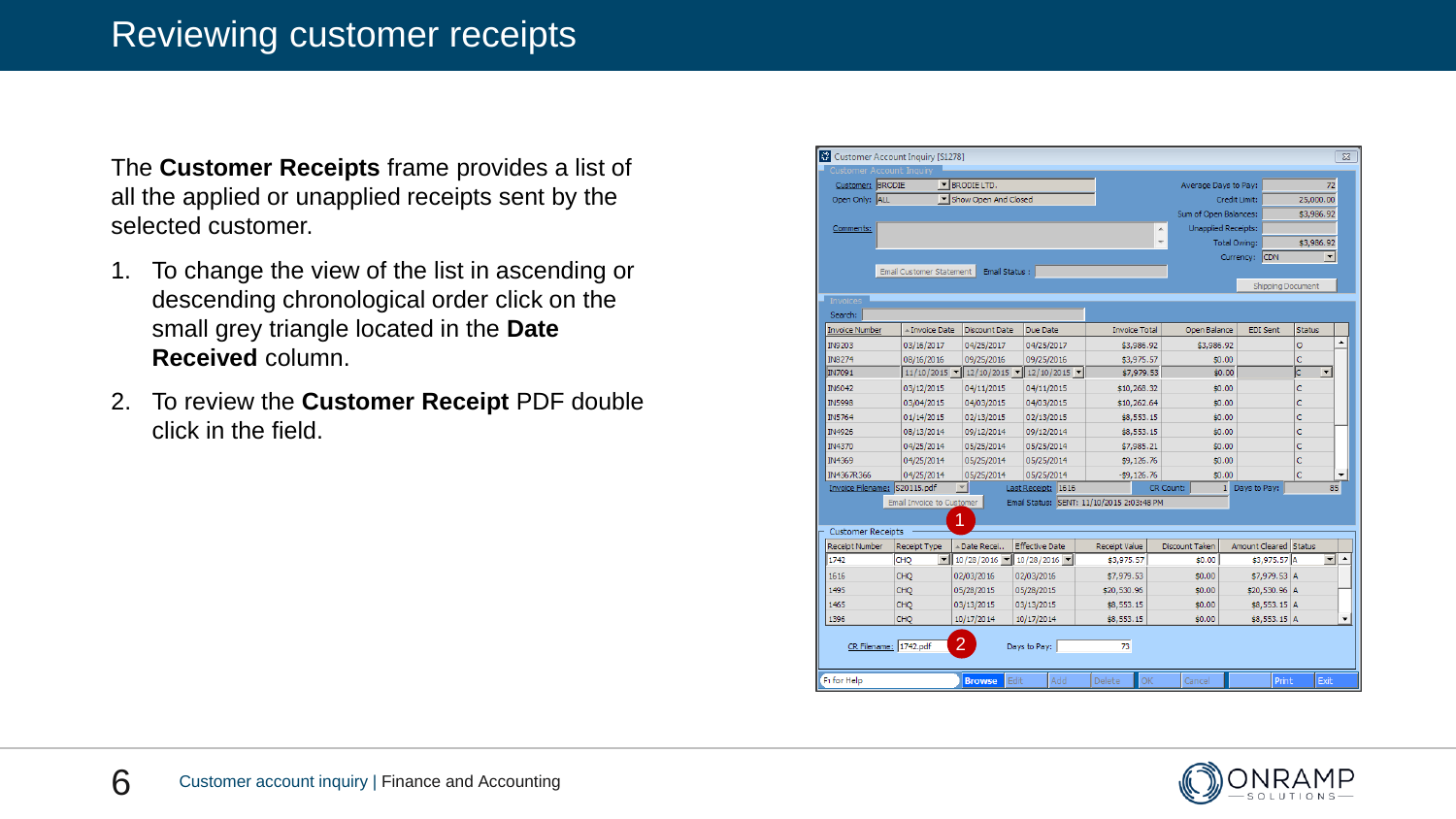FINANCE AND ACCOUNTING

## REVIEWING INVOICE AND RECEIPT INFORMATION

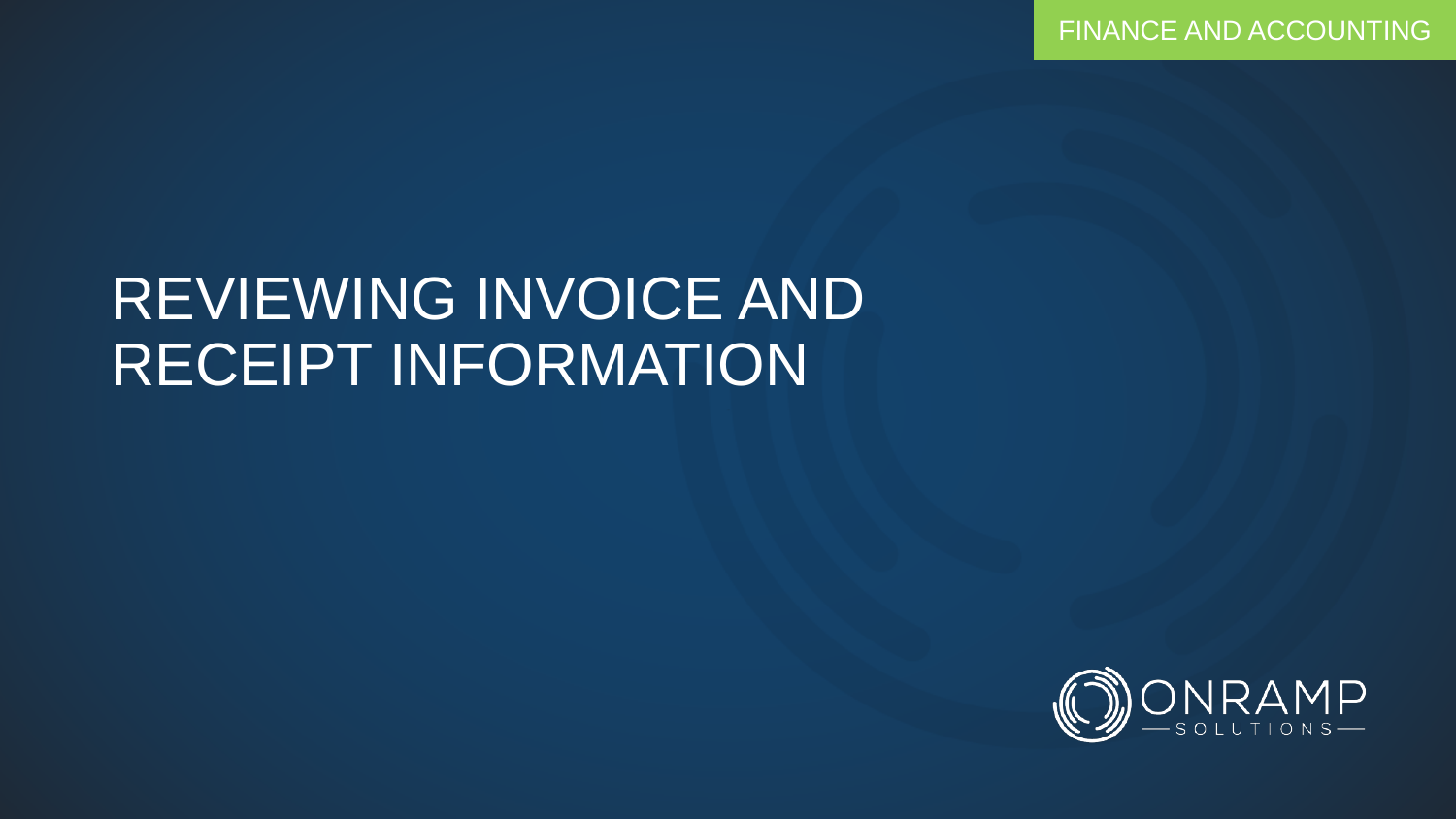The **Customer Invoice Inquiry [S1554]** screen provides more detailed information about any open, closed or pending customer invoices.

User can also select any invoice to be resent to the customer using EDI or directly using email.

- 1. Users can filter the result by selecting the **Invoice Type, Invoice number** or by **Customers** name.
- 2. To resend the selected invoice to the customer click the **Email** or **EDI** buttons.

|                                                   | Customer Invoice Inquiry [S1554]                     |                                      |                              |                                      |                      |                      |                                           |                              |                          | $\overline{\text{23}}$ |
|---------------------------------------------------|------------------------------------------------------|--------------------------------------|------------------------------|--------------------------------------|----------------------|----------------------|-------------------------------------------|------------------------------|--------------------------|------------------------|
| Customer Invoice Inquiry                          |                                                      |                                      |                              |                                      |                      |                      |                                           |                              |                          |                        |
| Invoice Type: <all></all>                         |                                                      |                                      |                              | In Select All Records                |                      |                      | Customer: GARLAND                         |                              |                          | $\blacktriangledown$   |
| Customer: <all></all>                             | $\vert$<br><b>Records</b>                            |                                      |                              |                                      |                      |                      | Status: C                                 | $\blacktriangleright$ Closed |                          |                        |
| Invoice Number: IN7089                            | $\blacksquare$ 1 <sub>1</sub> $\lightharpoonup$ 2015 |                                      |                              |                                      |                      |                      | Invoice Type:                             | 1s                           | ▼ Shipment Invoice       |                        |
| Invoice Filename: S20113.pdf                      |                                                      |                                      |                              |                                      |                      |                      | Subtotal:                                 |                              | \$6,897.94               |                        |
| Supporting Doc:                                   |                                                      |                                      |                              | Invoice Date: 11/10/2015             |                      | $\blacktriangledown$ | Taxes:                                    |                              | \$896.73                 |                        |
| Credit Terms: 1%10, 30                            |                                                      | $\mathbf{1}_{19610 \text{ NET } 30}$ |                              | Discount Date: 11/20/2015            |                      | ▼                    | Total:                                    |                              | \$7,794.67               |                        |
| Comments: S20113                                  |                                                      |                                      |                              |                                      | Due Date: 12/10/2015 | ▼                    |                                           |                              |                          |                        |
| EDI Invoice Sent:                                 | No                                                   |                                      | <b>Email Invoice</b>         | $\epsilon$ ective Date: $11/10/2015$ |                      | ▼                    | Applied:                                  |                              | \$7,794.67               |                        |
| Invoice Email Status: SENT: 11/10/2015 1:19:30 PM |                                                      |                                      |                              | 2<br>GL Code: 1201                   |                      | ▼                    | Open:                                     |                              |                          | \$0.00                 |
| EDI File Name:                                    |                                                      |                                      | Resend EDI                   | Days to Pay:                         |                      | 8                    | Currency: CDN                             |                              |                          | $\blacktriangledown$   |
|                                                   | <b>BOL: S20113</b>                                   |                                      |                              |                                      |                      |                      |                                           |                              |                          |                        |
|                                                   |                                                      |                                      |                              |                                      |                      |                      |                                           |                              |                          |                        |
| Customer Invoice Detail                           |                                                      |                                      |                              |                                      |                      |                      |                                           |                              |                          |                        |
| Part Number                                       | <b>GL</b> Code                                       |                                      | Purchase Order               | Qty UM                               |                      |                      | <b>Unit Price</b>                         |                              | <b>Ext Price</b>         |                        |
| 4529963                                           | 6001                                                 | $\blacksquare$   PR 73968            |                              | 4EA                                  | $\blacktriangledown$ |                      | \$1,145.70                                |                              | \$4,582.80               |                        |
| 4530230                                           | 6001                                                 | PR 73968                             |                              | 2 EA                                 |                      |                      | \$1,157.57                                |                              | \$2,315.14               |                        |
|                                                   |                                                      |                                      |                              |                                      |                      |                      |                                           |                              |                          |                        |
|                                                   | Part Desc: 3P STD GRILL - GAS ETCHED                 |                                      |                              |                                      |                      |                      |                                           |                              |                          |                        |
|                                                   |                                                      |                                      |                              |                                      |                      |                      |                                           |                              |                          |                        |
|                                                   |                                                      |                                      |                              | Cost Center:                         | Project:             |                      | $\blacktriangledown$<br><b>Total Tax:</b> | Tax Code: 88617              | \$595.76                 |                        |
| Comments:                                         | Inv Trans Num: IN7089 25228                          |                                      |                              |                                      |                      |                      |                                           |                              | Taxes                    |                        |
|                                                   |                                                      |                                      |                              |                                      |                      |                      |                                           |                              |                          |                        |
|                                                   |                                                      |                                      |                              |                                      |                      |                      |                                           |                              |                          |                        |
| Customer Receipt Detail<br>$\neg$ Receipt         | Receipt Type                                         |                                      | <b>Received Date</b>         | Amount Cleared                       | Discount Taken       |                      |                                           | Amount Paid Status           |                          |                        |
| 46397                                             | Існо                                                 | $\mathbf{v}$                         | $11/18/2015$ $\triangledown$ | \$7,794.67                           |                      | \$68.98              |                                           | \$7,725.69 A                 | $\overline{\phantom{a}}$ |                        |
|                                                   |                                                      |                                      |                              |                                      |                      |                      |                                           |                              |                          |                        |
| CR Filename: 46397.pdf                            |                                                      |                                      | $\mathbf{v}$                 | Deposit Date:                        |                      |                      |                                           |                              |                          |                        |

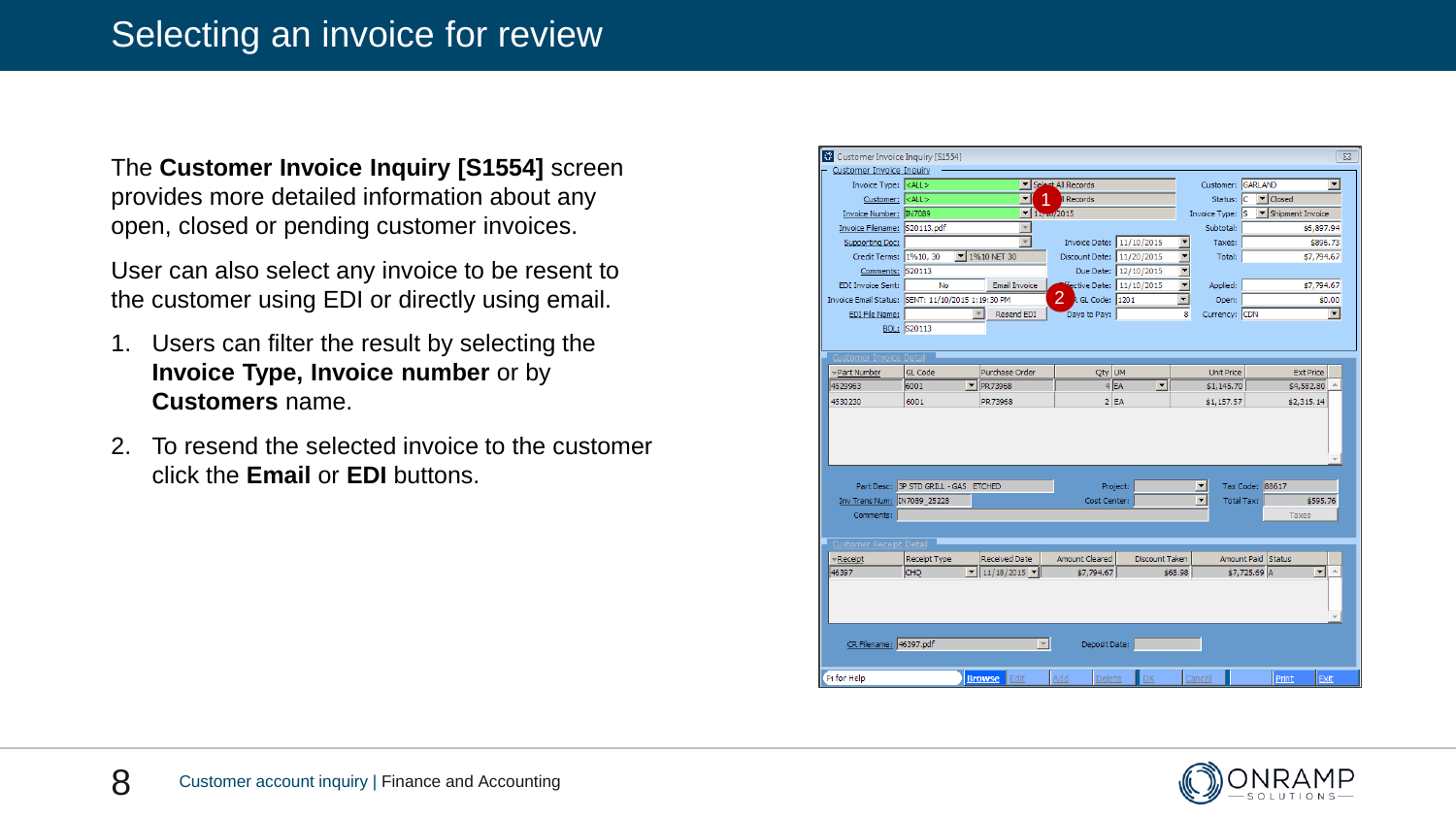The **Customer Invoice Details** frame includes a list of all the parts and receipts associated with the selected invoice.

- 1. To review the taxes for any part click on the Taxes button. This will open the **Tax Inquiry [S2041]** screen that can be used to review the invoice tax calculations.
- 2. To review the customer receipt PDF document double click in the **CR filename** field.

| Customer Invoice Inquiry [S1554]                  |                                      |                                              |                            |                              |                                    | $\Sigma$                                  |
|---------------------------------------------------|--------------------------------------|----------------------------------------------|----------------------------|------------------------------|------------------------------------|-------------------------------------------|
| Customer Invoice Inquiry                          |                                      |                                              |                            |                              |                                    |                                           |
| Invoice Type: <all></all>                         |                                      |                                              | ▼ Select All Records       |                              |                                    | Customer: GARLAND<br>$\blacktriangledown$ |
| Customer: <all></all>                             |                                      | ▼ Select All Records                         |                            | Status: C                    | $\blacksquare$ Closed              |                                           |
| Invoice Number: IN7089                            |                                      | $\mathbf{11}/10/2015$                        |                            | Invoice Type: S              | Shipment Invoice                   |                                           |
| Invoice Filename: S20113.pdf                      |                                      |                                              |                            |                              | Subtotal:                          | \$6,897.94                                |
| Supporting Doc:                                   |                                      | $\overline{\mathbf{v}}$                      |                            | Invoice Date: 11/10/2015     | $\blacktriangledown$<br>Taxes:     | \$896.73                                  |
| Credit Terms: 1%10, 30                            |                                      | $\blacktriangleright$ 1%10 NET 30            | Discount Date: 11/20/2015  |                              | $\overline{\phantom{0}}$<br>Total: | \$7,794.67                                |
| Comments: S20113                                  |                                      |                                              |                            | Due Date: 12/10/2015         | ▼                                  |                                           |
| <b>EDI Invoice Sent:</b>                          | <b>No</b>                            | <b>Email Invoice</b>                         | Effective Date: 11/10/2015 |                              | ▼<br>Applied:                      | \$7,794.67                                |
| Invoice Email Status: SENT: 11/10/2015 1:19:30 PM |                                      |                                              | AR GL Code: 1201           |                              | $\overline{\phantom{0}}$<br>Open:  | \$0.00                                    |
| EDI File Name:                                    |                                      | $\overline{\phantom{a}}$<br>Resend EDI       | Days to Pay:               |                              | 8<br>Currency: CDN                 | $\overline{\phantom{a}}$                  |
|                                                   | <b>BOL: S20113</b>                   |                                              |                            |                              |                                    |                                           |
|                                                   |                                      |                                              |                            |                              |                                    |                                           |
| Customer Invoice Detail                           |                                      |                                              |                            |                              |                                    |                                           |
| -Part Number                                      | GL Code                              | Purchase Order                               | Qty UM                     |                              | <b>Unit Price</b>                  | <b>Ext Price</b>                          |
| 4529963                                           | l6001                                | $\blacksquare$   PR 73968                    |                            | 4 EA<br>$\blacktriangledown$ | \$1,145.70                         | \$4,582.80                                |
| 4530230                                           | 6001                                 | PR 73968                                     |                            | 2 EA                         | \$1,157.57                         | \$2,315.14                                |
|                                                   |                                      |                                              |                            |                              |                                    |                                           |
|                                                   |                                      |                                              |                            |                              |                                    |                                           |
|                                                   | Part Desc: 3P STD GRILL - GAS ETCHED |                                              |                            | Project:                     | $\blacktriangledown$               | Tax Code: 88617                           |
| Inv Trans Num: IN7089_25228                       |                                      |                                              | Cost Center:               |                              | ۰                                  | Total Tax:<br>\$595.76                    |
| Comments:                                         |                                      |                                              |                            |                              |                                    | 1<br>Taxes                                |
|                                                   |                                      |                                              |                            |                              |                                    |                                           |
| <b>Customer Receipt Detail</b>                    |                                      |                                              |                            |                              |                                    |                                           |
| -Receipt                                          | Receipt Type                         | <b>Received Date</b>                         | Amount Cleared             | Discount Taken               |                                    | Amount Paid Status                        |
| 46397                                             | CHQ                                  | $11/18/2015$ $\blacktriangledown$<br>$\vert$ | \$7,794.67                 | \$68.98                      |                                    | $\blacktriangledown$<br>\$7,725.69 A      |
|                                                   |                                      |                                              |                            |                              |                                    |                                           |
|                                                   |                                      |                                              |                            |                              |                                    |                                           |
| CR Filename: 46397.pdf                            |                                      |                                              | 2<br>Deposit Date:         |                              |                                    |                                           |
| F1 for Help                                       |                                      | <b>Browse</b><br>Edit                        | Add<br>Delete              | $\overline{OK}$              | Cancel                             | Print<br>Exit                             |